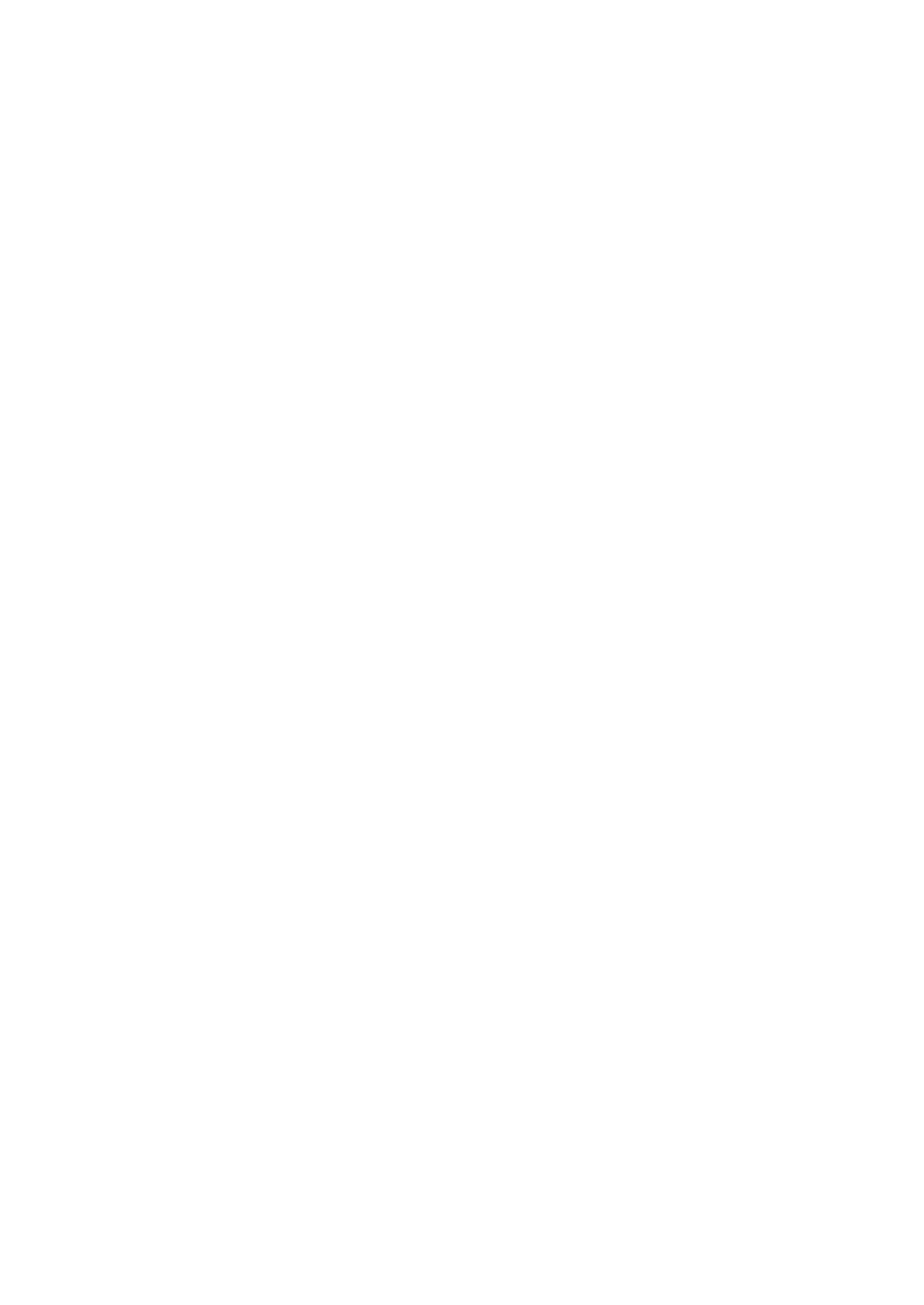# ILLICIT FINANCIAL FLOWS RISK FACTORS IN UGANDA'S OIL AND GAS SECTOR

**D. Ngabirano | O. Mugyenyi | J. Muhindo | P. Lamunu**

### **CSCO Infosheet, 2021**

The Civil Society Coalition on Oil and Gas in Uganda (CSCO) work is supported by the generous grant from the Democratic Governance Facility (DGF), Norad, WWF, Voice and Oxfarm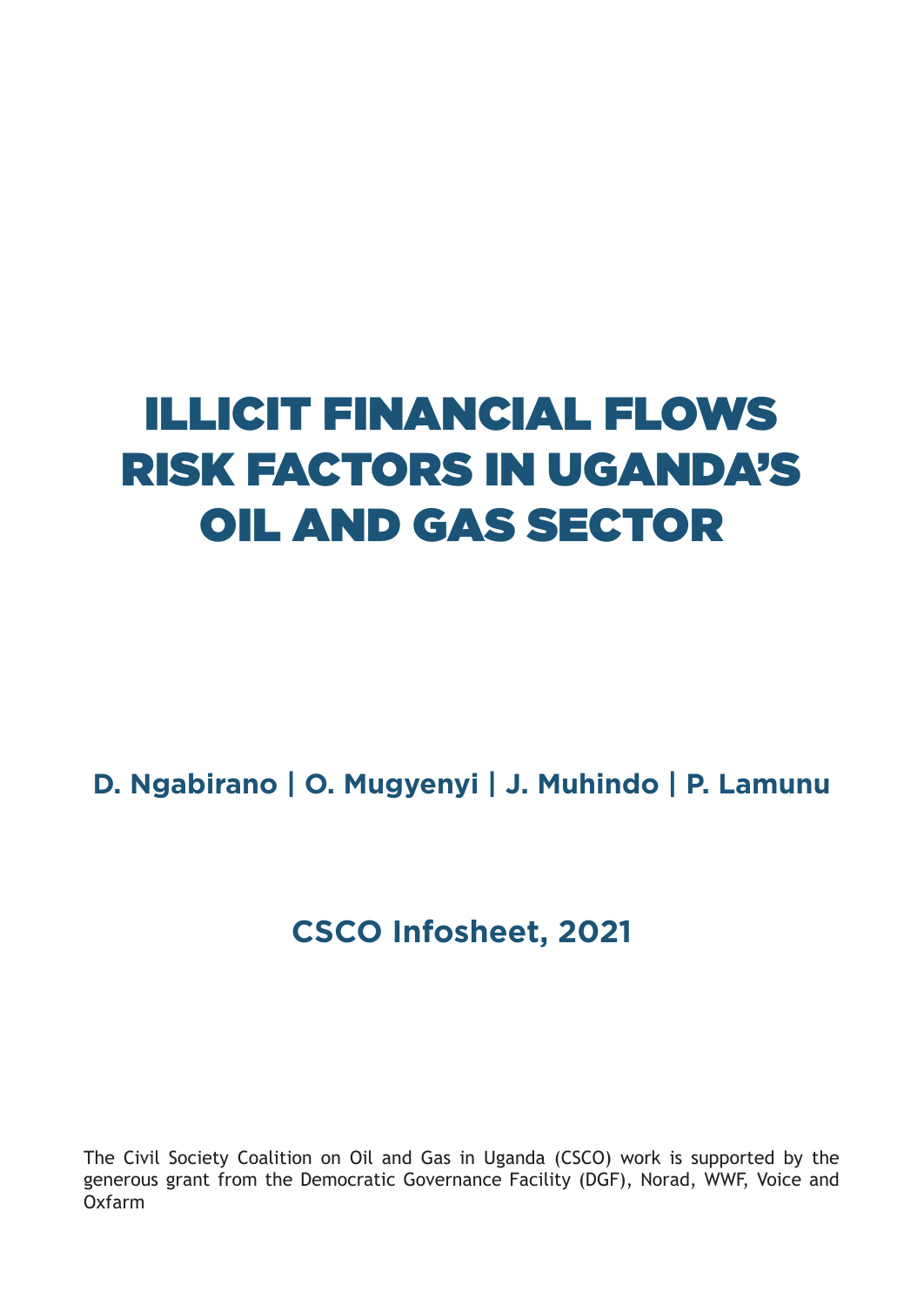Published by the Civil Society Coalition on Oil and Gas in Uganda C/O Advocates Coalition for Development and Environment P. O. Box 29836, Kampala Email: library@acode-u.org; acode@acode-u.org Website: http://www.acode-u.org

#### Citation:

Ngabirano, D., Mugyenyi, O., Muhindo, J., and Lamunu, P. (2021). Illicit Financial Flows Risk Factors in Uganda's Oil and Gas Sector, Kampala. CSCO, Infosheet.

#### © CSCO 2021

All rights reserved. No part of this publication may be reproduced, stored in a retrieval system or transmitted in any form or by any means electronic, mechanical, photocopying, recording or otherwise without the prior written permission of the publisher. CSCO work is supported by generous donations and grants from bilateral donors and charitable foundations. Reproduction or use of this publication for academic or charitable purposes or for purposes of informing public policy is excluded from this restriction.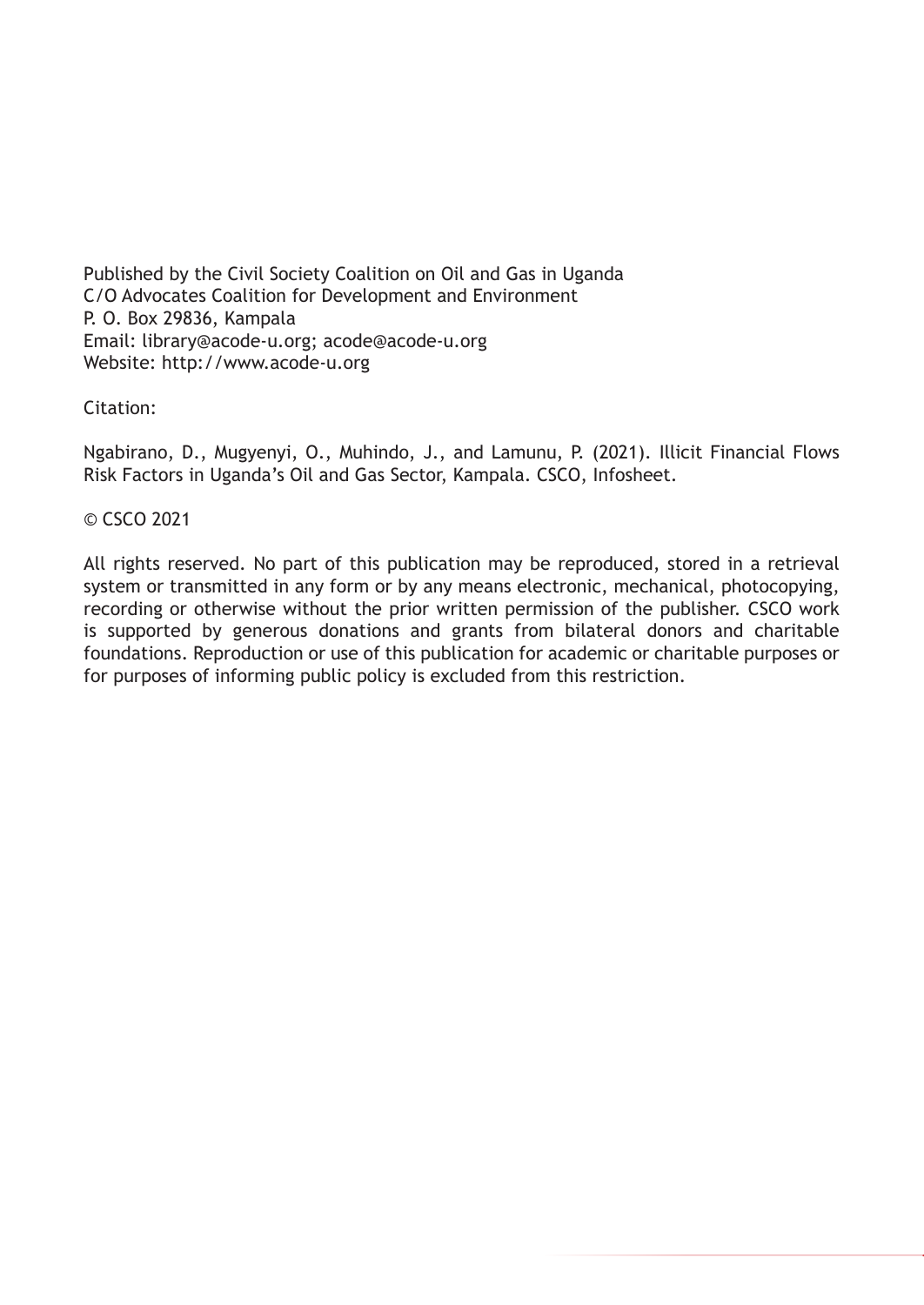#### **INTRODUCTION**

Illicit Financial Flows (IFFs) are becoming a real challenge to resource mobilisation for financing development in Uganda and Africa at large. IFFs refers to movement of money and value from one country to another that is illegitimately earned, transferred, and/or utilised (Global Financial Integrity, 2018). Africa is estimated to be losing USD 50bn in illicit financial flows every year (Economic Commission for Africa, 2015). Uganda alone is estimated to be losing UGX2trillion per year and it is feared that the situation could get worse with the commencement of commercial oil production.

Uganda has, since the confirmation of the existence of commercial oil in 2006, taken steps to ensure that; the resource is well governed, the right revenues are generated from it and spent in a transparent and accountable manner. In this regard, the country has put in place a relatively comprehensive legal and policy regime for the regulation of the upstream and midstream petroleum operations as well as, the management of oil revenues. An elaborate institutional framework has also been put in place to facilitate the collection, administration and management of oil revenues for the benefit of all citizens.

However, the challenge that the country has to manage is how to guard against and/ or minimise external petroleum revenue leakages, and in particular to ensure that oil companies pay their fair share of revenues as provided for under the law. Failure to manage illicit financial flows will undermine the country's ability to generate the required revenue from its petroleum wealth which will perpetuate underdevelopment and poverty. This infosheet therefore highlights the challenge of illicit financial flows, proposes mechanisms that can minimise the vice and makes a call for action to address the challenge.

#### **IFFs IN AFRICA**

There is growing anecdotal evidence to show that, increasingly, Africa loses a significant portion of its domestic revenues (Kar, Dev, and Devon Cartwright-Smith, 2010). This has been documented by a High Level Panel on Illicit Financial Flows from Africa. A recent report by the Panel put the incidence of losses arising from IFFs from Africa at USD 1.3trillion in respect to the period between 1980 to 2018. In the case of Uganda, it has been indicated that for a period spanning from 2006 to 2015, the country lost in excess of USD 7billion in IFFs.

This loss was reported to be from trade mis-invoicing alone, which is just but one form of IFFs. According to the report, the development of the petroleum industry is likely to increase opportunities for trade misinvoicing and several other different forms of IFFs.

#### **IMPACT OF IFFs**

IFFs undermine the efforts of countries to boost their domestic revenues and, consequently, their ability to provide basic public goods and services.

Related to this, IFFs undermine the enjoyment of fundamental rights and freedoms and most especially, the progressive realisation of economic, social and cultural rights. IFFs also greatly restrict the ability of countries to achieve Sustainable Development Goals (SDGs) (UNCTAD, 2020). Moreover, by perpetrating illicit financial flows, multinational corporations enjoy a free ride while Small and Medium Enterprises (SMEs) bear the greatest brunt of the tax burden. In this way, IFFs promote and encourage regressive forms of taxation. This ultimately undermines the legitimacy of the tax system and in some cases that of the ruling regimes especially where there is State capture. As has been seen in several other countries, such a situation is a huge precursor for violence and unrest.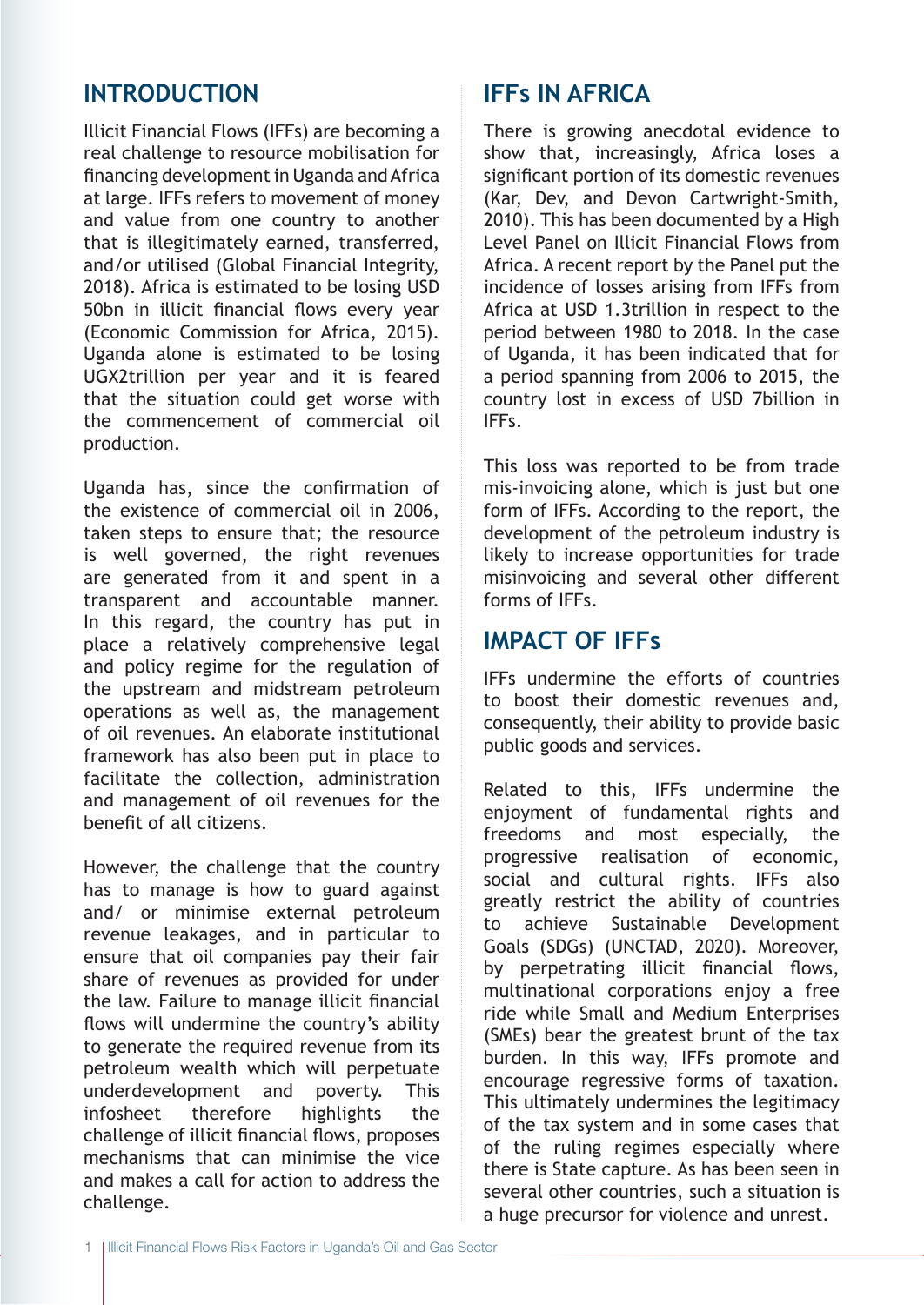

As a result of the potential threat of IFFs to revenue mobilisation and the negative effects they have had on oil rich countries in Africa such as Nigeria, Angola, Sudan, Cameroon and Mozambique, the Civil Society Coalition on Oil and Gas (CSCO) commissioned a study for the purposes of ascertaining the looming IFFs risk factors in Uganda's petroleum sector. The study assessed the potential IFFs risk factors in the legal framework governing Uganda's upstream and midstream petroleum value chain and inquired into the beneficial ownership structures of selected multinational companies currently licenced to operate in Uganda's oil and gas sector among other issues. This infosheet is an extract from the study.

#### **POTENTIAL IFFs RISK FACTORS IN UGANDA's OIL AND GAS SECTOR**

The study findings show that while Uganda has taken several critical steps to safeguard its oil revenues, and ensure that the oil sector is properly governed, illicit financial flows risk factors still exist. First, the study shows that the major international oil companies currently

in tax havens, and some have concealed ownership structures which pose a high illicit financial flows risk. Second, existing Production Sharing Agreements (PSAs) give international oil companies undue advantage over the State to the extent that they contain stabilisation clauses aimed at restricting the State's capacity to tax the companies. Third, although Uganda currently has rather comprehensive transfer pricing rules aimed at reducing incidences of tax avoidance as a result of price manipulation in transactions between related companies, these are difficult to enforce due to secrecy, information unavailability, and limited institutional capacity. Fourth, the other illicit financial flows risk factor in the country's oil and gas sector is grand corruption which has been observed to be both systemic and systematic. Most recently, the Southern District Court of New York implicated a Ugandan Minister for receiving a bribe of USD 500,000 from a Chinese company for purposes of promoting its interests in the country's oil sector. Fifth, there is still limited capacity to prevent crimes arising from misreporting and other related issues.

involved in Uganda's oil sector are registered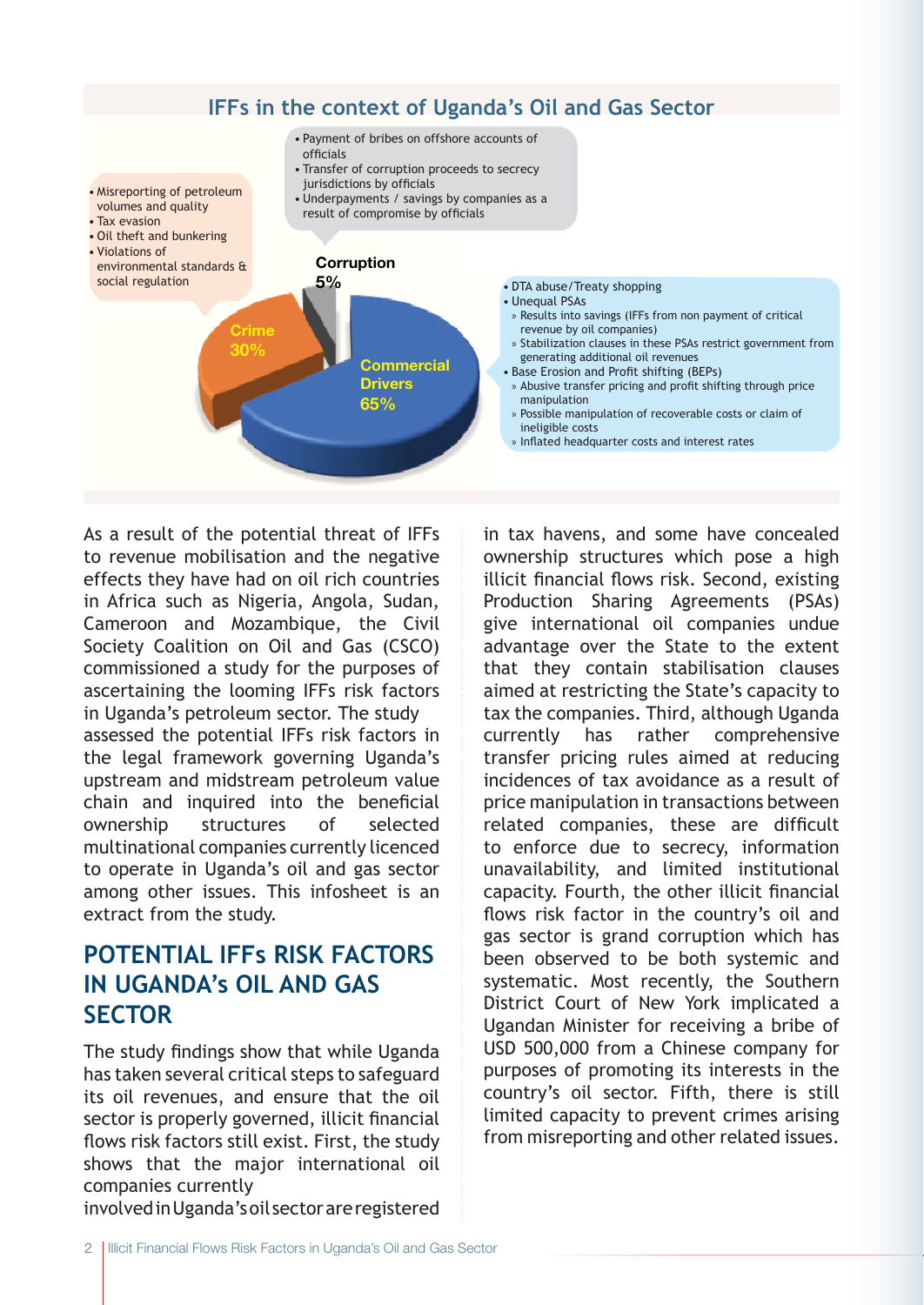#### **RECOMENDATIONS**

In light of these risks and the potential impact of illicit financial flows on Uganda, the relevant actors and agencies are called upon to undertake the following actions:

#### **Government of Uganda**

- Expedite the ongoing renegotiation of existing Double Taxation Agreements especially those with the Netherlands ahead of the muchanticipated oil production. For each of these treaties, the government of Uganda should insist on inclusion of anti-treaty abuse provisions to the effect that multinational companies including those engaged in petroleum activities in Uganda cannot benefit from the agreement where the principle purpose of the transaction is to avoid payment of taxes.
- Specific to the Netherlands Uganda Double Taxation Agreement, it is proposed for the government of Uganda to insist on revision of the current withholding tax rates on payment of dividends to at least 10%. The rate should apply uniformly irrespective of the level of ownership in the Ugandan paying entity.
- Consider ratification of the OECD Multilateral Convention to Implement Tax Treaty Related Measures to Prevent Base Erosion and Profit Shifting (BEPS). BEPS refers to tax planning strategies that exploit gaps and mismatches in tax rules to artificially shift profits to low or no tax locations where there is little or no economic activity. This undermines the fairness and integrity of the tax system because businesses that operate across borders use BEPS to gain competitive advantage over enterprises that operate at domestic level.
- Boost the capacity and ability of government agencies such as the URA, IG, BoU, OAG and FIA, to detect and limit the extent of Illicit

Financial Flows. This can be achieved through skilling of existing staff and hiring of specialised staff in the early detection of the different forms of IFFs especially those that occur in the context of oil and gas operations.

- Support the work of anti-corruption agencies such as the Inspectorate of Government, the Directorate of Public Prosecutions (DPP), the Police and the Office of the Auditor General (OAG) in the investigation and prosecution of highlevel corruption that is often perpetrated by highly placed and wellconnected individuals. This form of support involves ensuring less political interference in the work of anti-corruption agencies, appointment of members of the Inspectorate of Government (IG) in time, and the allocation of sufficient resources for the effective functioning of these agencies.
- Introduce a non-conviction-based asset recovery legal regime under the Anti-Corruption Act, 2009. Unlike the current conviction-based regime, this makes it easier for the IG and DPP to recover assets purchased using proceeds of corruption in a timely manner. More importantly, a non-conviction-based approach should be complimented by an equally comprehensive mutual legal assistance framework to facilitate the cross border and offshore recovery of proceeds of corruption.
- Enact a dedicated Extractive Industries Transparency Initiative (EITI) law to support the operationalisation of EITI standard following Uganda's recent admission as a member country. The EITI law, among other things, should put in place a framework for transparency and accountability in the disclosure of extractives revenues including those from the petroleum sector.
- Publish past, present, and future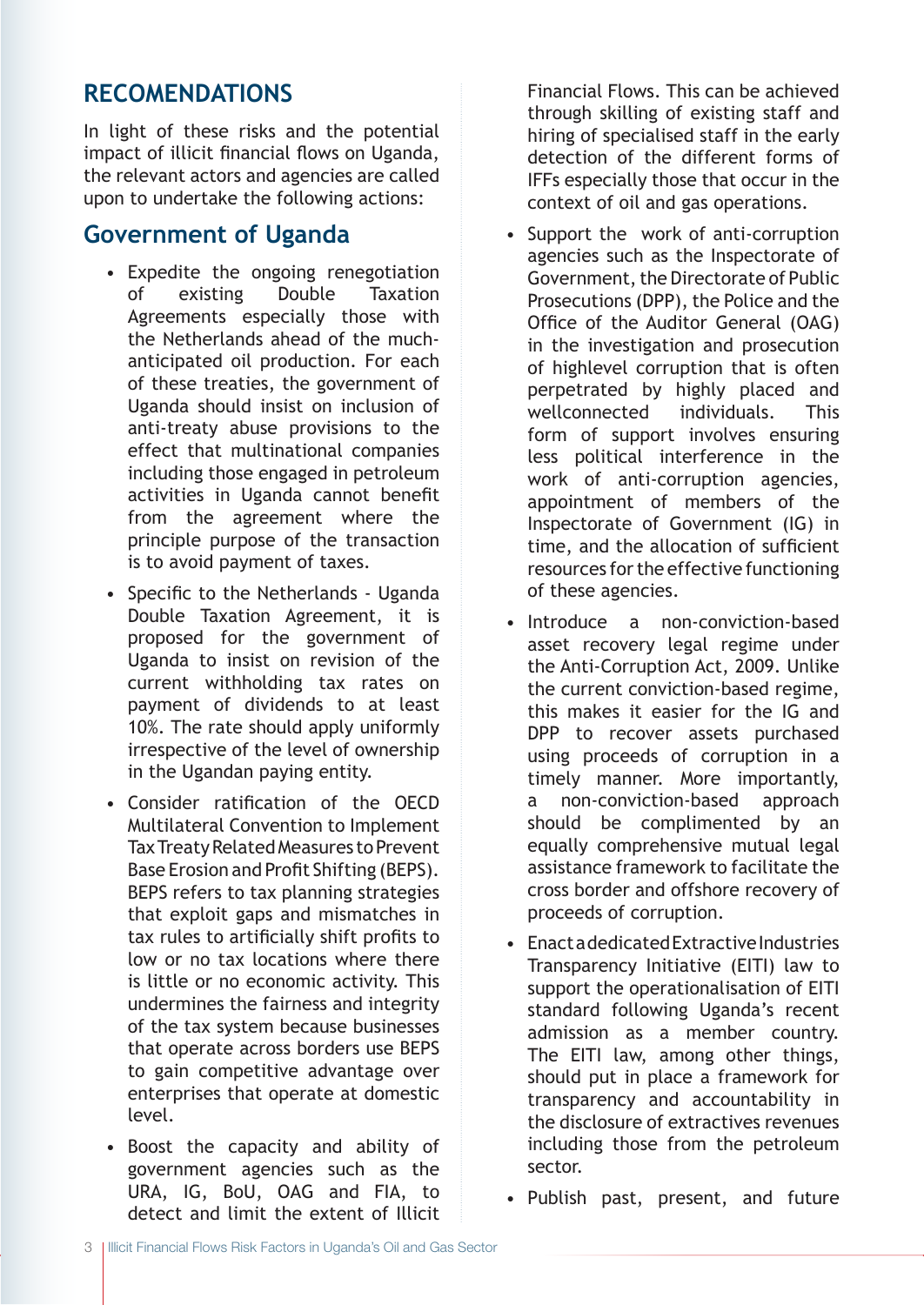Production Sharing Agreements (PSAs) that the government of Uganda has entered into with various oil companies.

#### **Petroleum Authority of Uganda**

- Put in place, early enough, the appropriate metering and signature certification mechanisms to guard against oil bunkering, theft and misreporting of oil production quantities. All these practices pose very strong IFFs risks if not firmly and effectively dealt with.
- Join emerging tax information exchange initiatives under the African Tax Administration Forum (ATAF) and the Organisation for Economic Cooperation and Development (OECD) in order to ameliorate IFFs risks posed by information asymmetries.
- Set norm prices for oil being produced in the Albertine region as well as other future productive regions. Norm prices should correspond to the price that the petroleum could have been traded for between independent parties in a free market. This way they present an important reference for taxation purposes.
- Advise line Minister on the need to review the Petroleum (Exploration, Development and Production) (Metering) Regulations 2016, to, among others, enhance the level of current sanctions, and to expand on the scope of petroleum offences to include offences such as oil theft and bunkering in addition to false metering and misreporting.

#### **Uganda Revenue Authority**

• As the country enters the production phase, the capacity of the International Tax Unit should be boosted by, among others, increase the number of staff beyond the

current eleven. This is because from the onset, commercial oil production is expected to create more demands and to build pressure on the unit since its work is not restricted to the petroleum sector alone.

• Establish a specialised Transfer Pricing Unit dedicated to the oil and gas sector. This may be independently set up or can exist within the current international tax unit. Whichever way it is set up, the unit would be responsible for ensuring that multinational oil companies comply with transfer pricing rules and regulations at all stages of the petroleum value chain.

#### **Office of the Auditor General**

- Boost internal capacity to provide oversight by way of review, approval, and audit of workplans and budgets submitted by the oil companies. This can be achieved by increasing the number of staff with specialised training in oil and gas audits which will in turn improve the efficiency with which the OAG conducts audits in the sector.
- Strengthen the audit, and cost recovery verification function of the Office through regular training and hiring of specialised staff.

#### **Uganda Registration Services Bureau**

- Develop comprehensive beneficial ownership rules that, among others, require companies engaged in oil and gas exploration, development, and production to provide details and identities of natural persons who directly or indirectly exercise ultimate control over them (beneficial owners) as part of their annual filings.
- Maintain a publicly accessible centralised register of beneficial owners of companies engaged in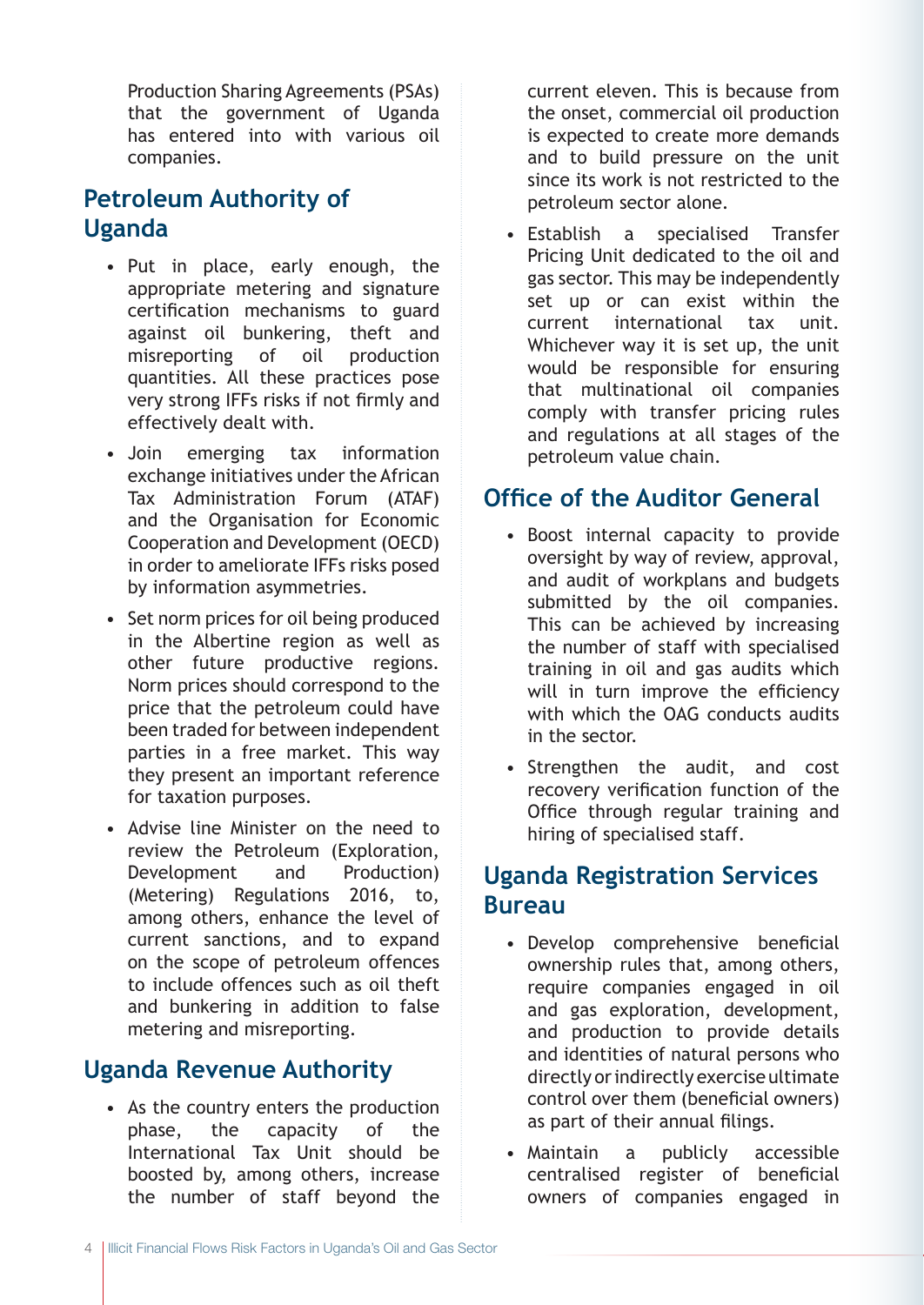the exploration, development, and production of oil and gas in Uganda. Above all, this list should be regularly updated.

#### **International Oil Companies**

- Comply with, and embrace principles relating to responsible tax and business practices such as those developed by the UN and OECD. As part of this initiative, oil and gas companies must provide public information about their tax strategies and business practices.
- Embrace existing global reporting standards for businesses, provide regular updates and publicise all oil and gas and other related tax and revenue payments made to the government of Uganda in respect to their operations.
- Respect environmental and social standards and regulations in the course of oil exploration, development and production activities. Companies should invest in more environmentally and socially sustainable initiatives instead of seeking to make savings out of non-compliance. Failure to do this will expose the State to costs of rectifying environmental and social damage caused by the companies. Given the amount of costs involved,

this will greatly impact the realised revenues.

## References

- Global Finance Integrity (2018). A Scoping Study of Illicit Financial Flows Impacting Uganda. Available on https://www.gfintegrity.org/ wp-content/uploads/2018/10/Uganda-Report-2018\_12.20.18.pdf
- Economic Commission for Africa. (2015). Illicit Financial Flows: Report of the High Level Panel on Illicit Financial Flows from Africa;2015 IIS 3190-M27.
- Kar, Dev, and Devon Cartwright-Smith (2010). Illicit Financial Flows from Africa: Hidden Resource for Development. Washington, DC: Global Financial Integrity
- UNCTAD (2020). Economic Development Report in Africa: Tackling Illicit Financial Flows for Sustainable development in Africa. Geneva. Available on https://unctad.org/system/files/ official-document/aldcafrica2020\_en.pdf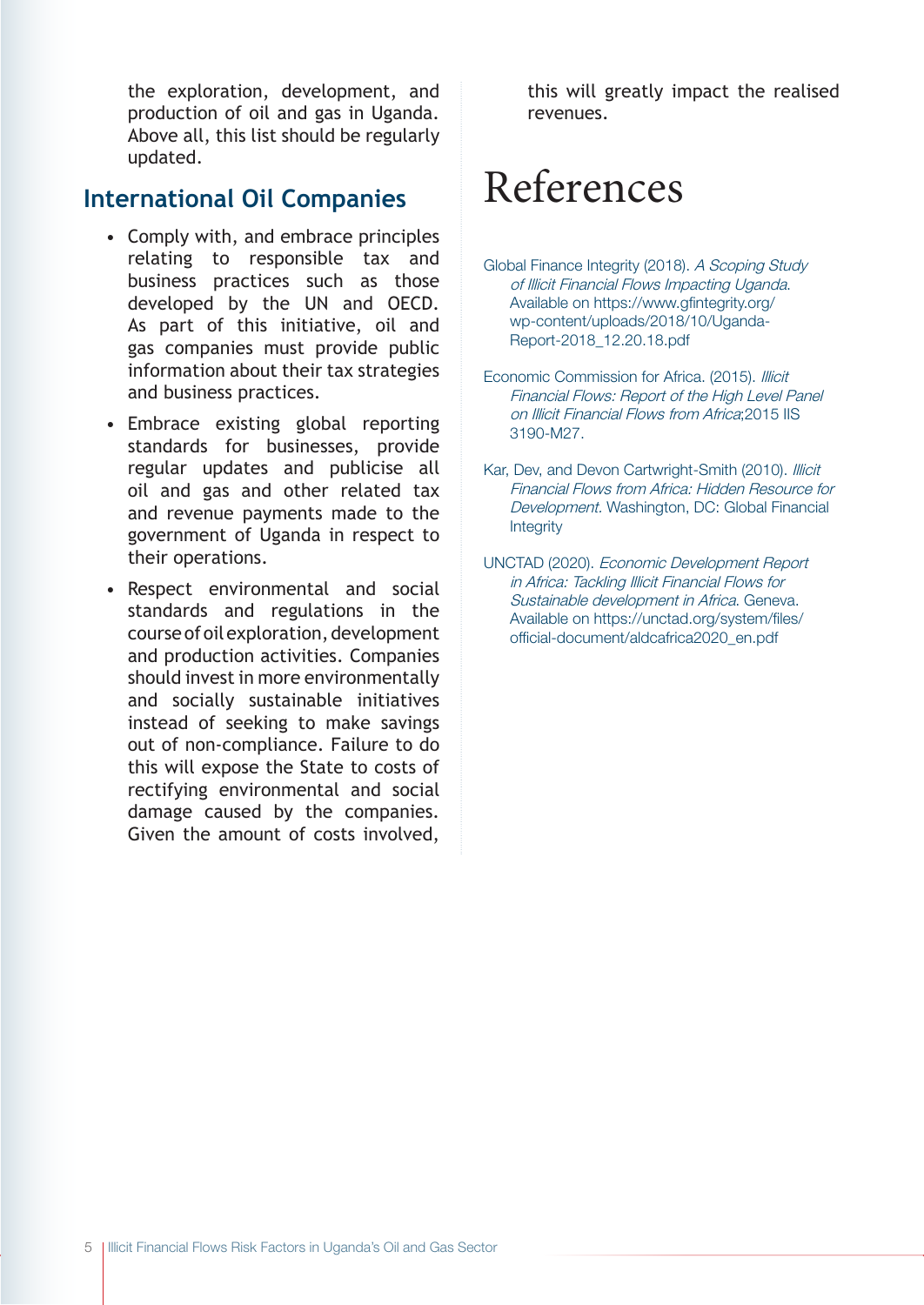#### **ABOUT CSCO**

The Civil Society Coalition on Oil and Gas (CSCO) is a loose network of 60-member organizations working towards sustainable governance of Uganda's oil and gas resources so as to maximize the benefits to the people of Uganda. The coalition was founded in 2008 to nurture and harness a shared civil society platform for promoting and strengthening civil society coordination, networking and advocacy in the oil and gas sub-sector. The coalition's operations are overseen by a steering committee which is elected from its membership. Presently, CSCO is hosted by the Advocates Coalition on Development and Environment (ACODE).

Over the years, CSCO has contributed greatly to developments in the oil and gas subsector in Uganda. The coalition has significantly contributed to government's effort in creating conducive policy, legal and institutional framework necessary for good governance of Uganda's oil and gas resources. CSCO also works with other stakeholders including international oil and gas companies operating in Uganda (JVPs) to improve governance of the sector. Through monitoring compliance of operations, CSCO partnership with oil companies continues to ensure that exploration and development of oil and gas resources are undertaken in a sustainable and environment-friendly manner. CSCO has also advocates for transparency and accountability in generation and utilization of oil revenues. It also works with communities, government and the private sector to mitigate socio-economic issues arising from oil and gas exploration and development.